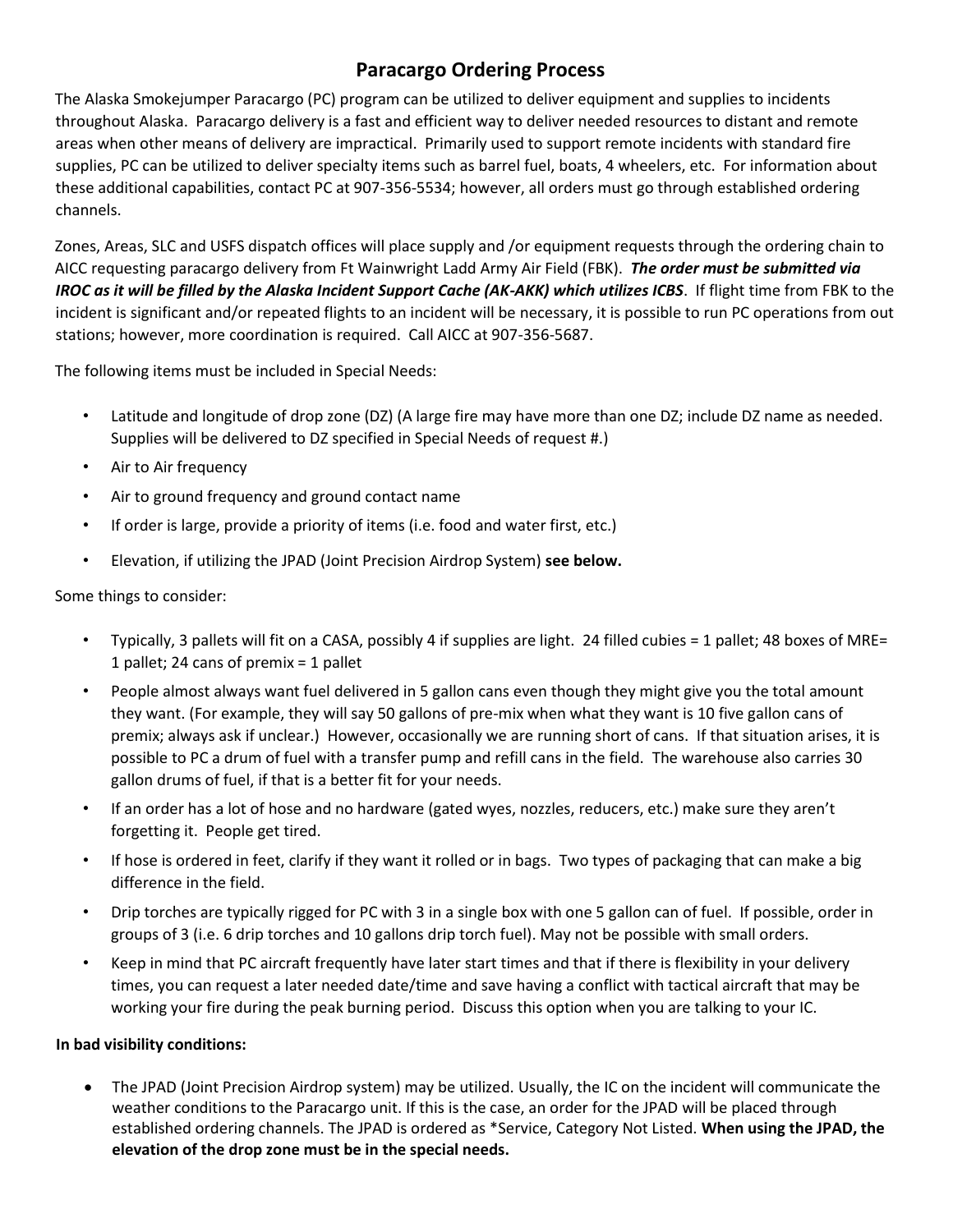• **When in doubt about** *ANYTHING* **when taking an order,** *ASK.* It is much easy to get it straight the first time than it is to have to try to get back in touch with IC via radio or satellite phone.

Some commonly ordered items are listed below; however, this is not an exhaustive list, just an aid. *Note: It is important to use below AKK catalog numbers as PC orders will be filled by AKK not SFW!!!*

| Catalog #        | Description                                                    | Units                  | LBS            | OZ             | Approx \$          |  |  |
|------------------|----------------------------------------------------------------|------------------------|----------------|----------------|--------------------|--|--|
| 008225           | <b>BAG, BURLAP</b>                                             | EA                     |                | 6              | \$0.80             |  |  |
| 008226           | BAG, LINER, GARBAGE CAN, 55 GAL                                | EA                     |                | $\mathbf{1}$   | \$0.17             |  |  |
| 000030           | BATTERY, SIZE AA, ALKALINE 1.5V                                | PG                     | $\mathbf{1}$   | $\overline{2}$ | \$4.65             |  |  |
|                  | STD PK: APPROX 24/PG, 8PG/CS                                   |                        |                |                |                    |  |  |
| 008735           | CHAINSAW, KIT                                                  | KT                     | 60             |                | \$965.66           |  |  |
| Catalog #        | Description                                                    | Units                  | LBS            | OZ             | Approx \$          |  |  |
| 007443           | CONTAINER, 5 GL, PLASTIC, COLLAPISBLE                          | EA                     | 42             | 9              | \$6.00             |  |  |
| 008556           | FOOD FRESH FOOD BOX; 2 PERSON/BOX A                            | BX                     | 55             |                | \$398.00           |  |  |
|                  | 24 hrs. lead time required. Order before 0900 for delivery the |                        |                |                |                    |  |  |
| 008557           | following day.<br>FOOD, FRESH FOOD BOX; 4 PERSON/BOX B         | BX                     | 30             |                | \$354.00           |  |  |
|                  | 24 hrs. lead time required. Order before 0900 for delivery     |                        |                |                |                    |  |  |
|                  | following the day.                                             |                        |                |                |                    |  |  |
| 001842           | FOOD, MEALS READY TO EAT                                       | BX                     | 21             | 8              | \$110.40           |  |  |
|                  | STD PK:12 ML/BX                                                |                        |                |                |                    |  |  |
| 007354<br>007356 | FUEL, DRIPTORCH, 5 GL<br>FUEL, GASOLINE, UNLEADED, 5 GL        | <b>CN</b><br><b>CN</b> | 40<br>40       |                | \$22.76<br>\$24.95 |  |  |
| 007358           | FUEL, PREMIX, 5 GL                                             | <b>CN</b>              | 40             |                | \$20.12            |  |  |
|                  |                                                                |                        |                |                |                    |  |  |
| 008722           | HOSE BAG 1 1/2" SYN LINED                                      | KT                     | 67             |                | \$643.05           |  |  |
| 008724           | HOSE BAG 1" SYN LINED                                          | KT                     | 62             |                | \$787.80           |  |  |
| 008651           | HOSE LAY, 1/2 MILE                                             | KT                     | 510            |                | \$7744.99          |  |  |
| 000138           | NOZZLE, PLASTIC, 35 GPM, 1" NPSH-F                             | EA                     |                | 6              | \$7.70             |  |  |
| 000024           | NOZZLE, TWIN TIP, COMBINATION, 1" NPSH-F                       | EA                     | 3              |                | \$126.06           |  |  |
|                  | <b>FORESTER</b>                                                |                        |                |                |                    |  |  |
| 007444           | PAPER, TOILET                                                  | <b>RO</b>              |                | 10             | \$0.86             |  |  |
|                  | STD PK: 24 RO/CS                                               |                        |                |                |                    |  |  |
| 008734           | PUMP, LIGHTWEIGHT                                              | KT                     | 76             |                | \$1083.15          |  |  |
| 008696           | PUMP, MK-3 BOX A                                               | KT                     | 64             |                | \$3467.57          |  |  |
| 008697           | PUMP, MK-3 BOX B                                               | KT                     | 78             |                | \$1320.26          |  |  |
| 001869           | OIL, BAR & CHAIN, 1 QT                                         | QT                     | $\overline{2}$ |                | \$2.44             |  |  |
| 000010           | REDUCER, 1 1/2" NH-F TO 1" NPSH-M                              | EA                     |                | 6              | \$7.11             |  |  |
| 000733           | REDUCER, 1" NPSH-F TO 34" NH-M                                 | EA                     |                | 4              | \$6.30             |  |  |